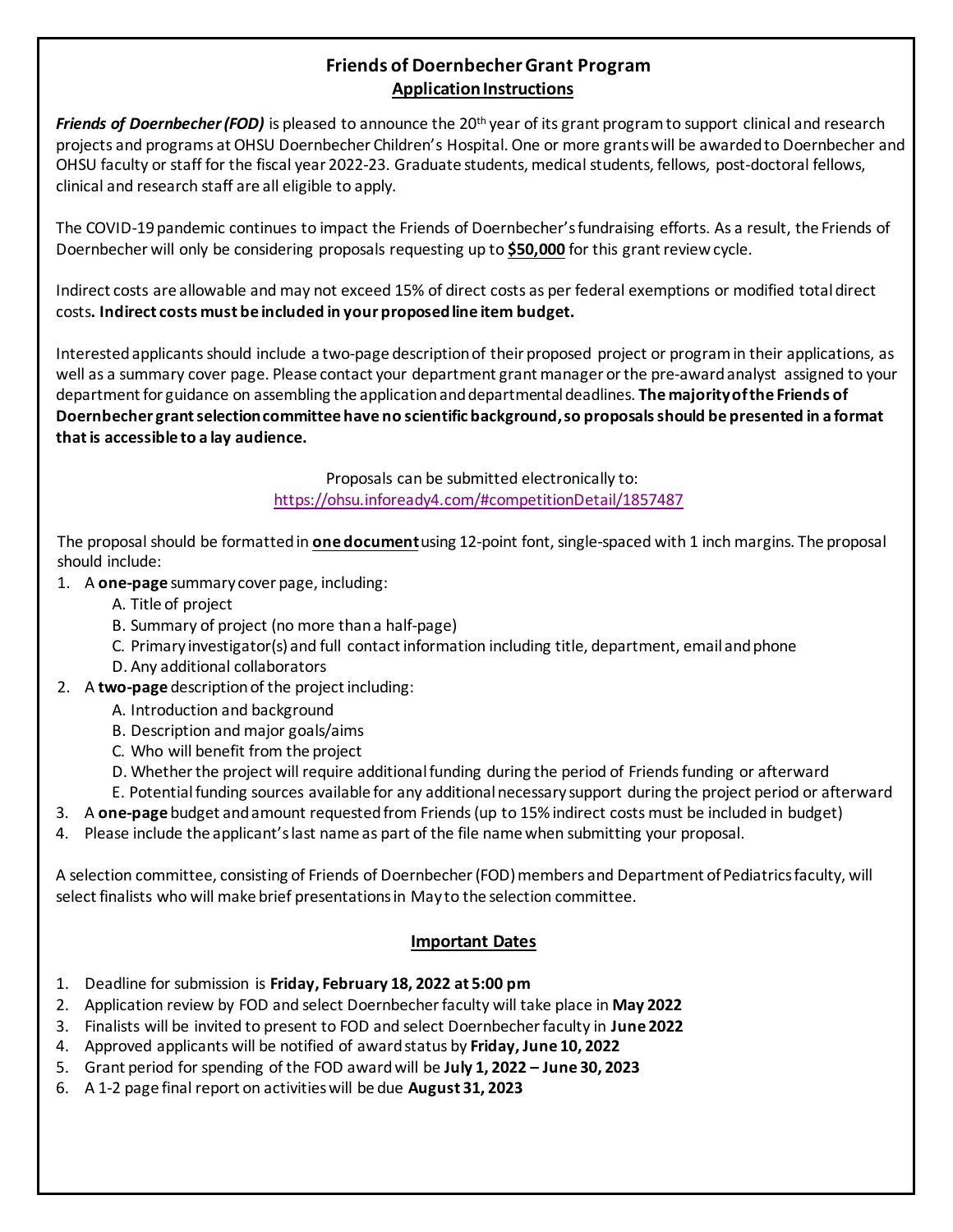## **FrequentlyAsked Questions**

### **Who can apply for a Friends ofDoernbecherGrant?**

Any employee of OHSU or Doernbecher Children's Hospital proposing a pediatric-related research project or any program that impacts children's health is eligible to apply. This includes, but is not limited to OHSU and Doernbecher faculty, clinical and research staff, graduate students, medical students, fellows, and post-doctoral fellows.

## **What is the average grant amount?**

Grants awarded by Friends of Doernbecher typically range from \$20,000 to \$75,000. However, the Friends of Doernbecher will only be considering proposals requesting up to **\$50,000** for this grant review cycle. Proposals requesting *only* salary support are historically viewed unfavorably.

## **Does every proposalneed to have OPAMapproval?**

No. If the grant is awarded, proposals will go into the system retroactively. All awarded projects must meet and comply with Department of Pediatrics, OPAM, and Institutional Review Board/IACUC policies and guidelines, if applicable.

## **Does my proposalneed to have IRB approval?**

Please work with your pre-award analyst to determine if your project requires IRB/IACUC approval. Note: Projects do not require IRB/IACUC approval at the time of submission. However, funding for projects that require an IRB/IACUC protocol may be delayed pending approval. Regardless of delays, all funds must be expended by June 30, 2022.

## **Can I include letters ofrecommendation with my application?**

No. Please only submit the requestedapplication documents: half-page summary cover page, two-page project description, and proposed budget. Additional documents will not be considered in the application review.

## **Does my application need a budgetjustification?**

A budget justification is not required. If you decide to include one, please integrate it with your proposed budget document.

### **Can I include tables, graphs, and othersupporting documents as additionalpagesto my application?**

Any information pertinent to your project should be included within your two-page application.

### **Does** my proposed project need to take place at Doernbecher?

As the funds raised for these grants come from Friends chapters in Oregon and southwest Washington, it is important that the grantee usesthe funds todirectly benefit Doernbecher Children's Hospital. That'snot to say that all proposed projects need to be research-based or need to take place at OHSU or Doernbecher. However, they all need to clearly state how the project will positively impact Doernbecher, the staff, and/or our patients.

### **Isit possible to re-budget?**

Prior written approval from the OHSU Foundation is needed for re-budgeting in excess of 25% of any line item. Requests for approval should be sent to the OHSU Foundation for review.

### **Are no-cost extensions allowed?**

Yes. A one-time, no-cost extension request can be made, not to exceed an additional 12 months. These requests must be submitted in writing to the OHSU Foundation at least 90 days before expiration of funding. No-cost extension requests must contain a brief 3-4 sentence justification for requesting the extension and an expected completion date. A 1-2 page letter containing an update on the project (progress made, challenges faced, etc.) must also be included.